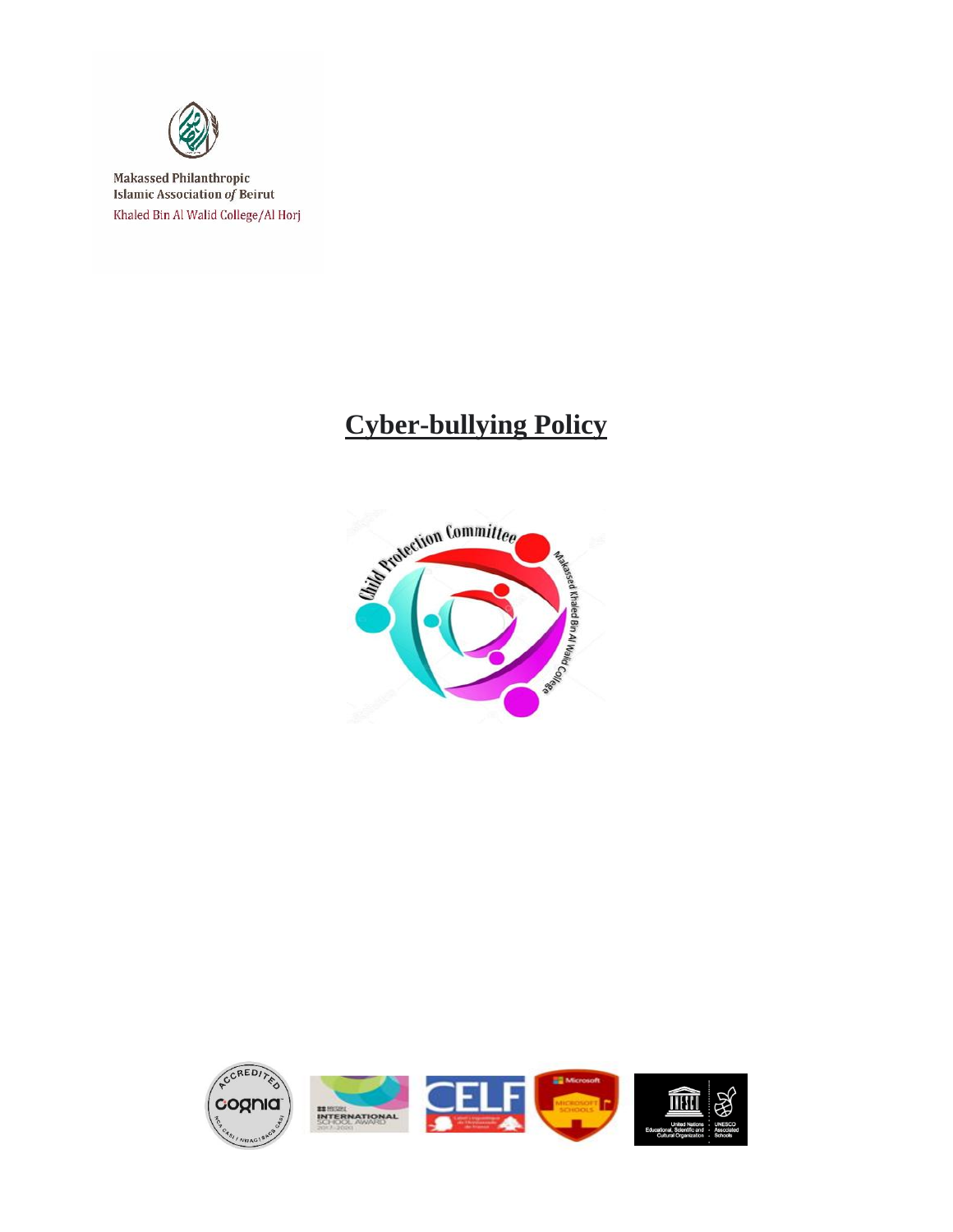Technology is essential for the future and plays a positive role in everyone's life, academically and socially. Makassed KBWH integrates the use of technology in teaching and learning across subjects.

All members of the school community must understand both the benefits and the risks of using technology, and equip children with the knowledge and skills they need to use technology safely and responsibly. Cyber bullying, like all other forms of bullying, should be taken very seriously. It is our responsibility to safeguard students in the real and virtual world especially during Pandemics, where students use online sessions via several platforms.

Cyberbullying involves the use of information and communication technologies to support deliberate, repeated, and aggressive behavior by an individual or group of individuals intending to harm others.

Cyberbullying can involve social networking sites, emails, using mobile phones, SMS messages, and cameras. Different forms of bullying can take place such as threats, cyber talking, peer rejection, and even circulation of private information or images. Moreover, cyberbullying can take place across all age groups, where students, school staff and other adults can be targeted as well.

## Policy Procedure

School staff has the responsibility to:

- $\triangleright$  prevent the misuse of equipment devices related to cyberbullying
- $\triangleright$  report any case or suspect to the child protection committee.
- $\triangleright$  refer to procedures and actions taken under the guidelines of child protection policy in case of cyber-bullying,
- $\triangleright$  raise students awareness and encourage them to report any suspicions of cyberbullying
- $\triangleright$  offer social emotional support for victims of cyberbullying

## Student's roles and responsibilities for using internet safely:

Students of all grade levels at KBWH should: